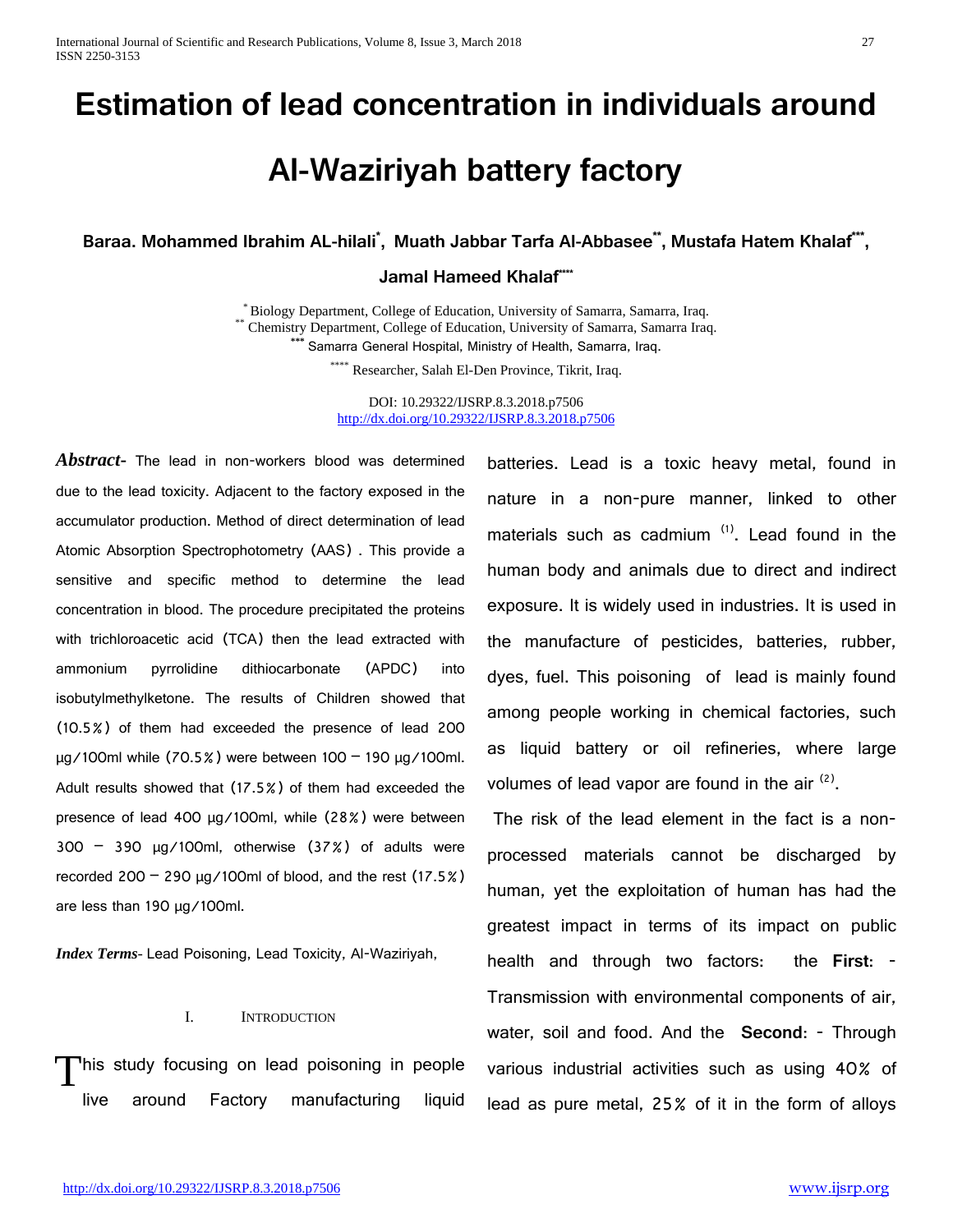and 35% in chemical compounds. Lead is also used in medical fields in the form of a lotion called lead sugar $^{(3)}$ .

 Large amounts of inhaled lead are absorbed through the air by the respiratory system. These particles enter the bronchial ramifications and pulmonary vesicles. Small atoms of lead vapor, usually absorbed by Blood in the lung and deposited in the bone marrow, with only 30-40% of the lead absorbed by the respiratory tract and then absorbed into the blood  $(4)$ . It's also absorbed through the gastrointestinal tract by a small amount of about 5- 15% of the amount of lead taken from food. Its absorption rate is about 10% of the total content in the food. The lead is absorbed from the intestinal cavity into the mucous layer and then into the bloodstream.  $<sup>(5)</sup>$ . The increase in the absorbed ratio</sup> is up to be 50% when the drinking water containing lead ions, The absorption of lead is affected by the presence of other elements such as calcium, phosphorus, iron, copper and zinc in the food. It is also affected by the age, general health and physical condition of the exposed individual.  $<sup>(6)</sup>$ .</sup> Absorption increases to 50% in the case of fasting, because the stomach is empty or in the case of iron deficiency and calcium; The respiratory and digestive system is more efficient in delivering lead into the body  $(11)$ .

Lead compounds such as (tetraethyl lead) are rapidly absorbed into the mucous membranes and the skin when they are properly touched and decomposed into the bloodstream and distributed throughout the body.  $(7)$ . Inorganic lead compounds are not absorbed by the healthy skin but are absorbed into the body by the digestive, Intervenes through wounds and scratches in the skin, while water-soluble lead compounds absorb lead (lead acetate). 85-90% of the lead compounds that do not dissolve in the water are eliminated by highlighting. The rest (10-15%) is absorbed and transferred to the liver and then partially back to the intestines then the Yellow bile is another means of release. It is also believed that Lead is mistaken by body as calcium due to charge similarity **2+** (21).

Other issue is Effectiveness of Enzymes. The different tissues of the body contain enzymes that perform specific functions. The content of these tissues and organs of a specific enzyme varies from one tissue to another. The concentrations of these enzymes are higher than their serum. Therefore, any damage or harm that occurs in these tissues and organs leads to the deposition of the components of the tissue and increase of these enzymes in the serum.  $(8)$ . The amount of increase shows how important to estimate the level of effectiveness of enzymes in the case of various diseases and poisoning cases, including the case of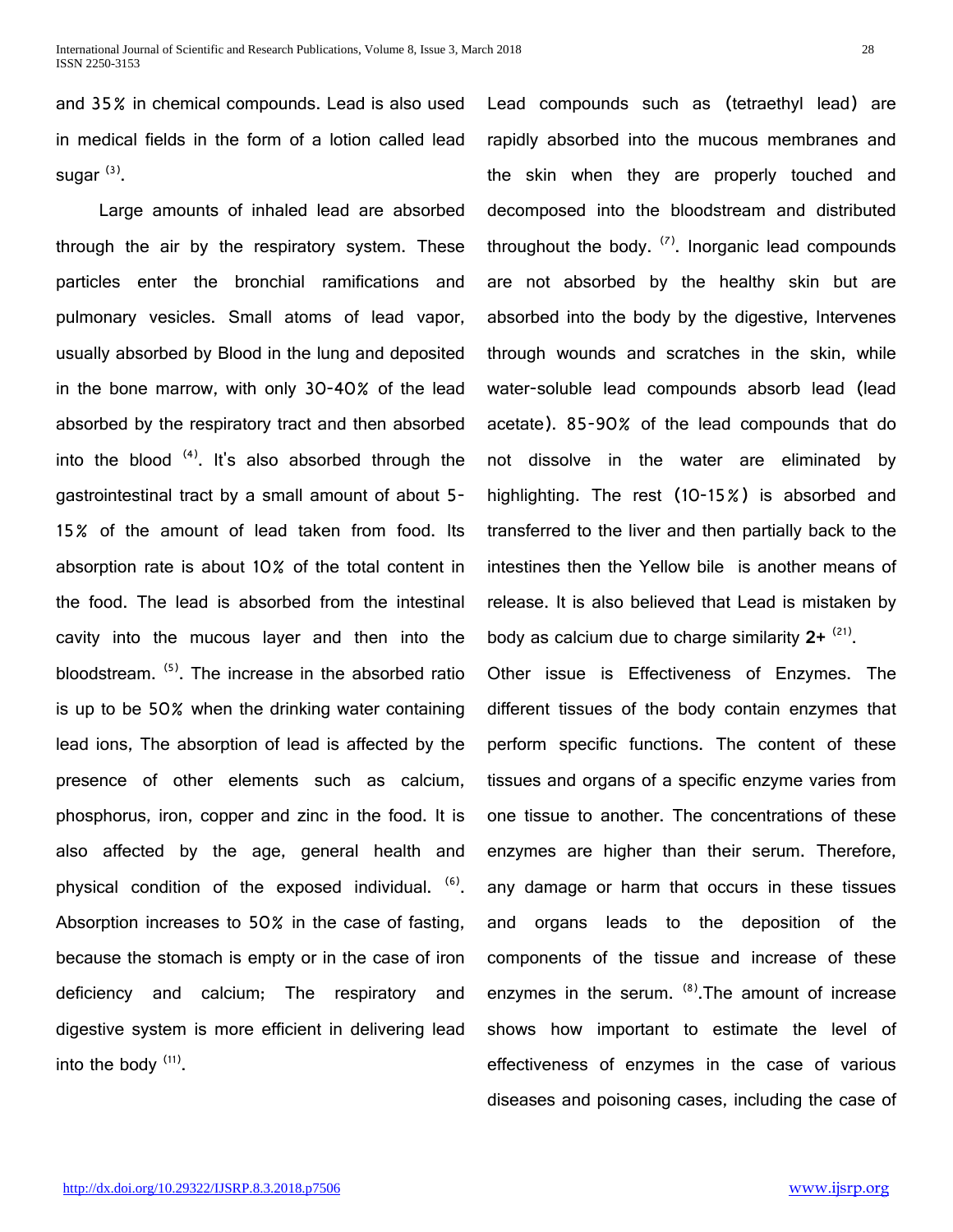lead contamination by measuring the concentration of enzyme In the blood we can identify the damaged organ or tissue (9).

**Lead reactions, effects and pathogenic conditions** The risk of lead in its tendency to accumulate and aggregation in the bones, where it expels calcium, causing anemia. It reduces the age of red blood cells, and it can lead to permanent damage in the brain leading to severe convulsions that may lead to death. <sup>(12)</sup>. Occupational exposure is a common method of lead poisoning in adults. The rapid passage of lead to the placenta, it may enter the fetus and then interfere with the normal formation. It may also come out dissolved in breast milk and increase its level leading to low scientific awareness, slow learning, headache, anemia, and in some cases lead to death.  $(14)$ .

As lead affects women, it also affects men where it leads to infertility.  $(15)$ . The body get rid of lead sometimes through some vital functions such as urination or through discharge and small amounts of it through sweating, but if the body did not get rid of lead these vital functions, it will lead to the problems mentioned earlier (16).

Lead has no specific function or usefulness to the human body, but its rates were safe and normal in the human body before pollution and industrial revolution in the 1980s and 1990s, where rates were close to zero. (10). The blood lead level as 0.05mg / L as acceptable according to the Centers for Disease Control (CDC) and the World Health Organization (WHO). The researchers showed that the level of lead ranged between 10ppm and 42 ppm  $(11)$ . Lead concentration is higher than 14mg / dl, it affects the growth of cells. And If the ratio is higher than 39mg / dl, it affects the formation of hemoglobin and the nervous system, causing fatigue, memory loss and other problems. The researcher found that the majority of urban children (45.5%) had a blood lead level of 19mg / dl with average 15.9% , while 34.5% had less than 9mg / dl with rate  $6.4$ )). (50% had less than 9mg / dl) and the remaining 50% had levels below 15-44mg / dl. No one had a lead level higher than 45mg / dl  $(21)$ .

There is a relationship between the concentration of lead with the concentration of sugar in the blood where the relationship is positive, as the higher the concentration of lead the higher proportion of sugar and this is because: Lead is a heavy and dangerous elements of most organs of the body and its tissues, leads to a defect in the secretion of insulin  $(22)$ . Some countries have developed a diet for those who are exposed to lead more than others, and developed a mechanism for the use of lead mixed with gasoline to reduce the impact of lead on the body and its vital functions in exposed people. There is also another proposal for high sugar in the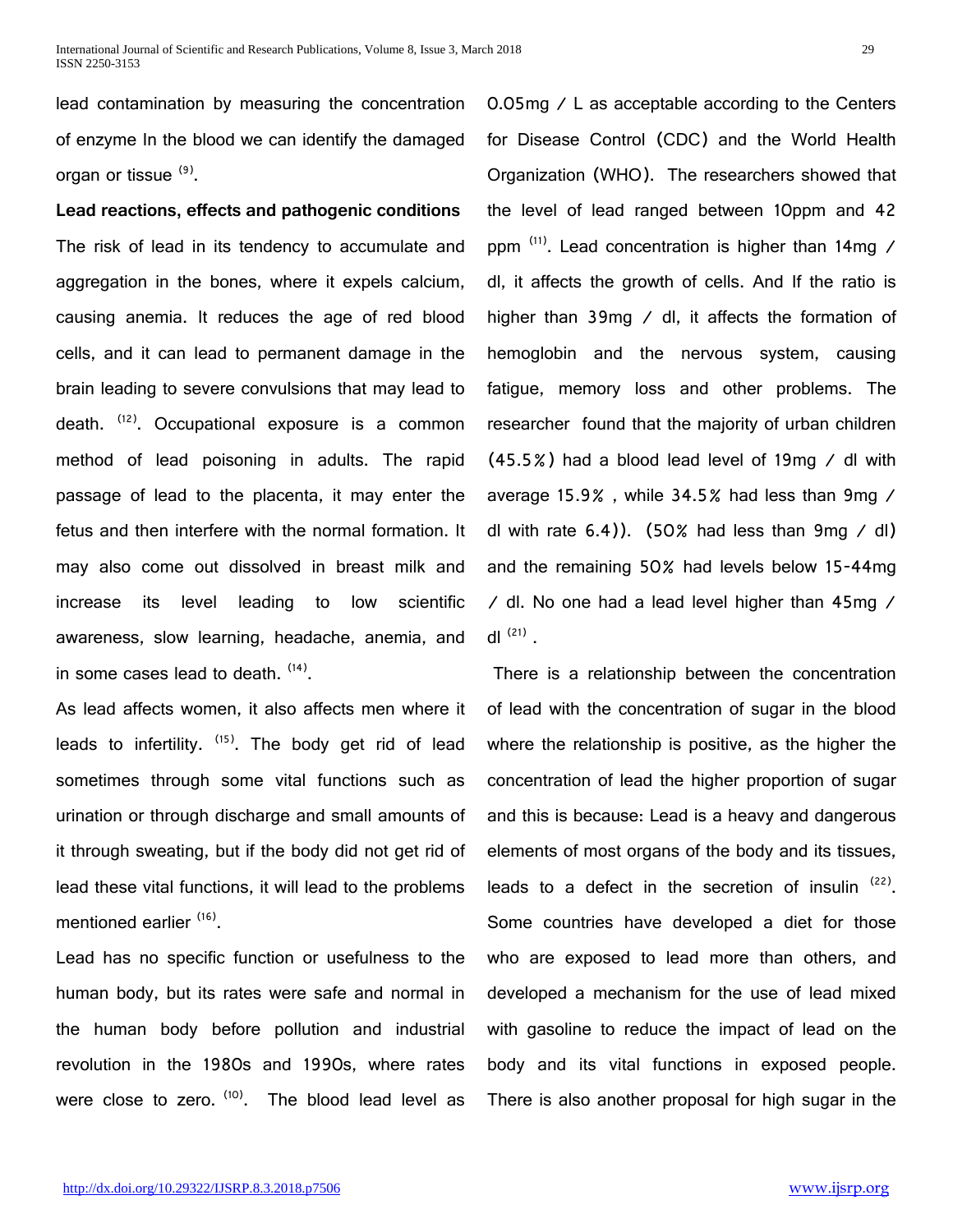exposed lead in the laboratory, which is due to the high concentration of lead in the blood works to decrease the function of kidney (kidney failure that leads to high blood sugar) and here in turn leads to give the opportunity of kidney damage  $(23)$ .

| <b>Concentratio</b> | No of           | Percentage  |
|---------------------|-----------------|-------------|
| n                   | <b>Children</b> |             |
| $0 - 90$            |                 | $19 \; \%$  |
| $100 - 190$         | 30              | 70,5 %      |
| $200 - 290$         |                 | $10,5 \, %$ |

**Can we Prevent lead poisoning in adults and children?**

If a person lives in or near the area containing bullets, he can reduce the risk of exposure to children by washing hands after playing outside, before eating, sleeping. Also wiping the ground with a damp swab, furniture, window sills and other surfaces exposed to dust. Keep children away from playing near the main roads or bridges. Feeding children rich meals with iron, calcium, magnesium, vitamin C and vitamin A. Good nutrition prevents the child from absorbing the lead and opening the tap for at least a minute before drinking. <sup>(24)</sup>.

## II. METHODOLOGY

The Estimation were included the houses around Al-Waziriyah Batteries Factory at Baghdad the capital city of Iraq. During the study, 88 blood samples were collected from exposed and nonpollutant persons from October 2016 to February 2017 from different sites, samples were collected for each house with the permission of homeowner was obtained. Each sample was collected in labeled plastic cup and stored in zip-lock bag. The Concentration of Lead in blood were estimated using Atomic Absorption Spectrometry <sup>(8)</sup>.

#### III. RESULTS

**Table (1)** Children  $(1 - 12 y)$  Results of Lead Concentration in Blood mg/ 100 ml

Children suffer from the symptoms of anemia, especially those who have a high concentration of lead in the blood, where (Bayoumi) said that about 90% of the total absorbed lead builds up in the bones and this naturally affects the production of red blood cells.  $(25)$ . lead also affects the enzymes necessary in The pathogenesis of hemoglobin, including Aminolevulinic acid dehydrates, is called Prophobilionogen, which stimulates the formation of iron as anemia causes hemoglobinemia. (26).

He pointed out that the symptoms of chronic lead poisoning appear in children with mental sagging, mental retardation and inability to concentrate with weakness in memory. Afifi pointed to the possibility of deafness, loss of speech, kidney failure, and brain damage. (27).

The Researcher (Gomaa) points out that the most affected individuals are children in the growth stage.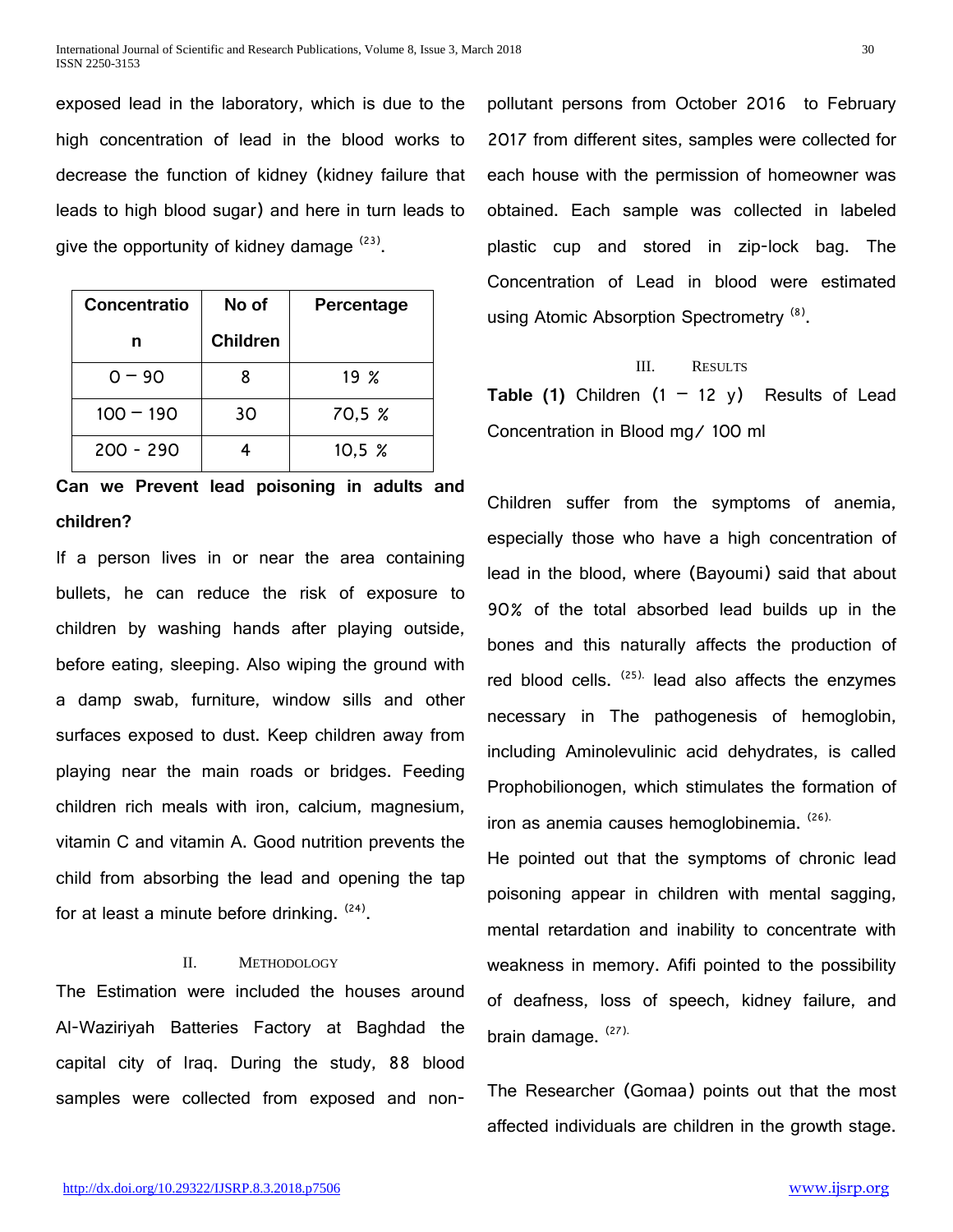Lead replaces calcium and stores lead phosphates, damaging the peripheral and central nervous system. <sup>(9).</sup> In another study by Goodrum at 2009, children between the ages of 3 and 36 months were more sensitive to lead than adults due to incomplete integration of the blood-brain barrier. Which leads to a long period of non-growth of the nervous system. (28).

**Table 2** Adults  $(21 - 47 y)$  Results of Lead Concentration in Blood mg/ 100 ml

| Concentration | No of Adults | Percentage |
|---------------|--------------|------------|
| $100 - 190$   |              | 17,5%      |
| $200 - 290$   | 17           | 37 X       |
| $300 - 390$   | 13           | $28 \t%$   |
| $400 - 490$   |              | 17,5 $\%$  |

The loss of appetite, circulation and vomiting, which sometimes ends in coma, can be explained by the fact that lead acts as an inhibitor of enzymes in the brain such as Tetrahydrobioterin synthetase and Acetyl Choline Esterase (50-80 mg / 100 cm3) If the lead concentration was equal to 40 mg / 100 cm 3, the previous symptoms did not appear and were confined to the central nervous system .

Lead is the result of life changes due to its interaction with calcium, sodium and magnesium. The risk of lead reaction with calcium lies in the fact that the latter is involved in the functions of neurotransmitters. The risk of lead in this case is that it replaces calcium at the ends of the neurotransmitters. al, 1997)

# IV. CONCLUSIONS

The present study shows that the battery factory effect on public health Adults and Children. Further studies are needed to clarify the role of lead and the causing of health problems for both Children or Adults.

#### **REFERENCES**

- 1- Kosnett, M. J."Heavy metal intoxicant and chelators. In katzung", B. G. Basic and Clinical Pharmacology McGraw-Hill, New York, pp. 970-981. (2004).
- 2- Greenberg, L;Hamilton, R; Phillips, S; McCIuskey, G. "Occupational, Industrial and Environmental Toxicology".2<sup>nd</sup> ed. By Greenberg, M. USA.(2003).
- 3- Wood N. N. G and A-Earnchaw, "Chemistry of the Elements " 2<sup>nd</sup> Ed., Pergamen Press , (1998).
- 4- Ragen p . and Turner T., Working to Prevent head poisoning in air getting the head Out . JAAPA : official journal of the American Academy of physician Assistance 22(7) : 40 -5.PMID 19697571 (2009).
- 5- T. Wang, J. Fu, Y. Wang, C. Liao, Y. Tao and G. Jiang, Use of scalp hair as indicator of human exposure to heavy metals in an electronic waste recycling area, Envrion. Pollut.,  $157(24)$ , 2009, 2445–2451.
- 6- M. Wilhelm, U. Ewers and C. Schulz, Revised and new reference values for some trace elements in blood and urine for human biomonitoring in environmental medicine, Int. J. Hyg. Environ. Health, <sup>207</sup>, 69–73. 2004.
- 7- O. Yilmaz, Cadmium and lead levels in human liver and kidney samples obtained from Bursa Province, Int J Environ Health Res., <sup>12</sup>, 2002, 181-185.
- 8- Fernandez, F.J.," Clinical chemistry", 21, P (258-561), 1975